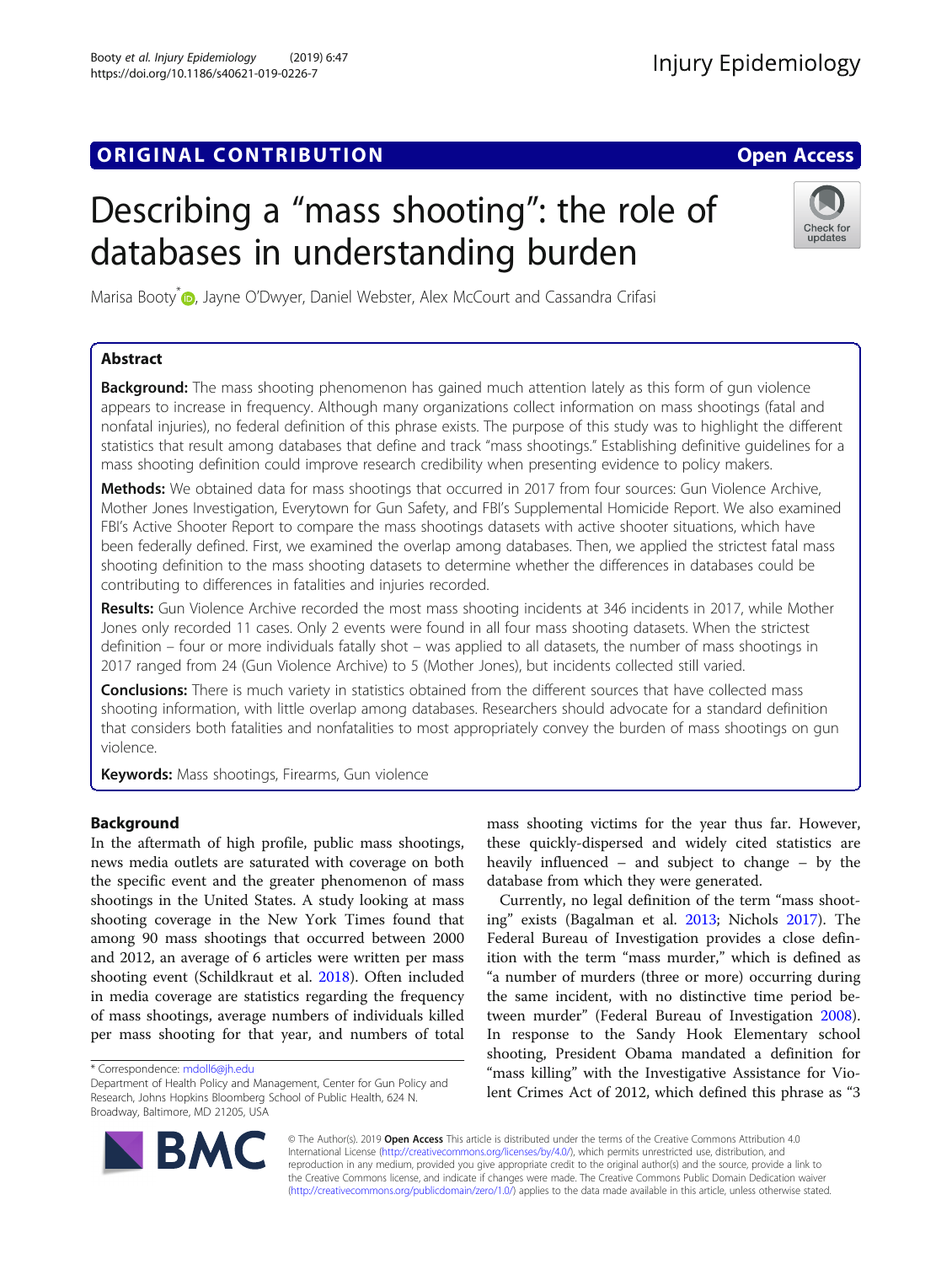or more killings" during an incident, excluding the death of the perpetrator (Investigative Assistance for Violent Crimes Act of 2012 [2013\)](#page-7-0). The Investigative Assistance for Violent Crimes Act also gave the FBI the authority to assist with investigations in which a mass killing took place. Mass shootings, however, are a specific subtype of "mass murders" or "mass killings" that denote use of a firearm during the incident. Neither a profile for mass shooting perpetrators nor a definition for mass shootings has been established, and different definitions of what constitutes a "mass shooting" lead to contradictory results between studies. For example, Adam Lankford completed a quantitative analysis of mass shootings that occurred between 1966 and 2012 and found that 31% of all mass shootings (four or more people killed) were perpetrated in the US (Lankford [2016\)](#page-7-0). However, a more recent study by John Lott claimed that Lankford severely underestimated the mass shooting estimates for countries outside the US. Using data from the University of Maryland's Global Terrorism Database, Lott found the US accounted for less than 1.43% of public mass shootings, a drastic decrease from the 31% estimated by Lankford (Lankford [2016](#page-7-0); Lott [2018\)](#page-7-0). Further investigation of Lott's results by the Washington Post found that some of the discrepancies between Lankford's and Lott's findings were due to Lott's inclusion of terrorism-related cases (Kessler [2018](#page-7-0)). Once these cases were removed from the analysis, Lott's results more closely resembled Lankford's (Kessler [2018\)](#page-7-0). This is just one example that shows how using different mass shooting definitions – one that included terrorism incidents and one that did not – can lead to widely varied results and challenges in data interpretation.

Mass shootings continue to occur, and still no official definition of this phenomenon exists upon which researchers may rely. In the absence of a firm definition or systematic data collection by a federal agency, mass shooting databases have been created as an attempt to collect data and study these events. These databases track frequency, victim counts, and perpetrator characteristics, though the definitions of what constitutes a mass shooting are database-specific. This leads to discrepancies in mass shooting statistics, as exampled above by the contrast in the results of the Lankford and Lott papers. Discrepancies can lead to distrust of information, which hinders actions to reduce mass shootings. Policy makers may be compelled to enact legislation by advocates who claim that a mass shooting occurs almost every day of the year. However, that argument - and the gun violence legislation cause - would be significantly weakened if opponents presented data that portrayed mass shootings as a rare occurrence. Instead of passing legislation that could save countless lives and prevent numerous injuries, policymakers would be tied up sorting through the contradicting information to determine which statistics are most truthful. Enacting legislation is made more difficult when, as far as mass shootings are concerned, we have not defined what constitutes the "truth."

To identify and characterize discrepancies that occur when different definitions are used for mass shootings, this paper examined five databases that collect mass shooting information. This research contributes to the literature by examining the effect that different definitions of "mass shooting" have on the reported statistics of mass shootings. Previous literature has compared different media sources' reporting on mass shootings that meet specific victim criteria (Huff-Corzine et al. [2013](#page-7-0)), but there is a gap in research literature regarding differences in mass shooting definitions and how that changes reported statistics. Because mass shooting statistics are often used to promote and inform policy change, understanding the current working definition and how it influences reported statistics is critical to the conversation around mass shootings. Rather than multiple sources of conflicting data, there should be one working database with a widely agreed-upon definition. The goal of this analysis of different databases is to shed light on the nuances of how a "mass shooting" is currently defined by multiple entities and how that can influence estimates of the burden of mass shootings in the U.S.

## Methods

We examined what constitutes a "mass shooting" according to each of four data sources: Gun Violence Archive (GVA), Everytown for Gun Safety (EGS), Mother Jones Investigation, and the Federal Bureau of Investigation's (FBI's) Supplementary Homicide Report (SHR). We also included the FBI's record of active shooter incidents. "Active shooter" and "mass shooting" are not synonymous, but the FBI's record of active shooter incidents is the closest to federal data collection on events that resemble mass shooting incidents. First, we completed descriptive analyses of mass shootings that occurred in 2017 to illustrate the difference in statistics that may be reported depending on which dataset is referenced. We then evaluated database overlap by examining the events that were common to all or multiple databases. Finally, we applied one mass shooting definition- based on 4-person fatality count- to each of the 4 mass shooting data sources – excluding the active shooter report - to determine whether discrepancies among databases is accounted for when the same victim count-related definition is applied.

# Data sources

Data were obtained from four sources: Everytown for Gun Safety ([2017](#page-7-0)), Gun Violence Archive [\(2015](#page-7-0)), the FBI's Supplementary Homicide Report (Federal Bureau of Investigation [2018\)](#page-7-0), and "U.S. Mass Shootings, 1982 –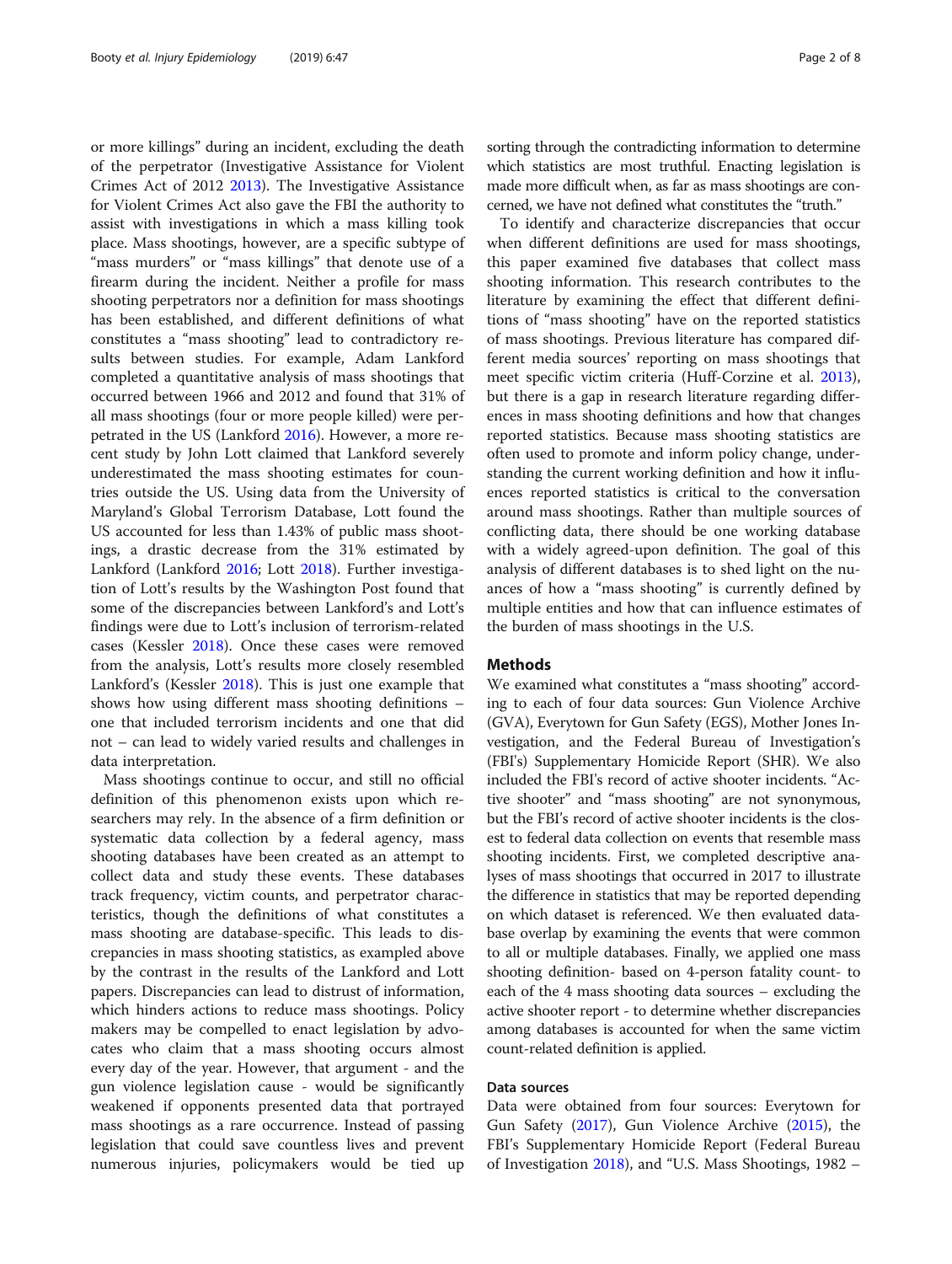2018" from Mother Jones' Investigation (Mark Follman and Pan [2018](#page-7-0)). Information from the FBI's Active Shooter Report for 2016–2017 (Schweit [2016](#page-7-0)) was also included in our study. Specifically, data on shootings that occurred in 2017 were collected, since this is the most recent year for which data are available from all sources. Definitions of "mass shooting" and collection requirements for each of the five databases are described below.

## Everytown for gun safety

In 2018, Everytown for Gun Safety released a report on mass shootings that occurred from 2009 to 2017. According to Everytown, a mass shooting is an event in which at least four individuals are killed with a firearm; the fatality requirement excludes the shooter (Everytown for Gun Safety [2017](#page-7-0)). This definition is based on the 2005 FBI report on serial murder, and information included in Everytown's analysis is pulled from media reports, official records, and the FBI's Supplementary Homicide Report. When available, the EGS report included information on category of firearm(s) used and how the firearm(s) were acquired, whether the perpetrator was legally prohibited from owning firearms or could have been subjected to a gun violence restraining order (GVRO) law, and whether the location of the incident was a designated "gun-free" zone. Everytown collected information on incidents that occurred in both private and public settings, regardless of motive. Therefore, domestic violence incidents that occurred in the home may be included, as well as incidents of group violence pertaining to gang affiliation or drug trafficking.

#### Gun violence archive

Gun Violence Archive (GVA) is a non-profit organization established in 2013. The goal of GVA is to collect information regarding gun violence and to make this information available to the public online for use in gun violence and safety research. GVA defines a mass shooting as an event where four or more individuals are shot, but not necessarily killed (Gun Violence Archive [2015](#page-7-0)). Although this threshold is not supposed to include the shooter, exploratory analysis found that some of the shootings recorded did include the suspect in the count of people injured or killed. GVA differs from other datasets in that gang- and drug-related incidents were included in the GVA dataset. Data regarding mass shooting events were gathered via media and police sources, and links to media articles are provided for most mass shootings listed on the website. Information regarding shooter demographics, type of firearm, and venue of shooting may be listed on an individual shooting's page or in links related to the shooting, but GVA does not necessarily track this information.

# FBI's supplementary homicide report

The FBI's Uniform Crime Reporting (UCR) program was created in 1929 to be a collection of national crime statistics, and many researchers use the UCR to analyze crime. Reporting crime incidents to the UCR is not mandatory, and so UCR data rely on crime reporting from individual police agencies. Not all states choose to report to the UCR, and not even all agencies within a state choose to report crime information. The Supplementary Homicide Report (SHR) is a subset of the UCR that provides extensive details on homicides that have been reported, such as perpetrator demographics, weapon information, and incident circumstances. Although the FBI does not specifically label incidents as "mass shootings," a few studies have been completed which use FBI SHR data to examine mass shooting trends (Reeping et al. [2019](#page-7-0); Fox and Fridel [2016\)](#page-7-0). For this reason, we have included an examination of the FBI SHR in this paper, with a definition of 4 or more killed in an incident as used in other publications.

Mother Jones' investigation: US mass shootings, 1982–2018 The Mother Jones "Mass Shootings in America" is an open-source database that was created after the 2012 movie theater shooting in Aurora, Colorado. When Mother Jones initially collected data on mass shootings in 2012, they made use of the FBI's definition for mass murder - four or more individuals killed in a single attack in a public place (Mark Follman and Pan [2018](#page-7-0)). However, the FBI's definition was adjusted in 2013 – via mandate by President Obama - to include three or more people killed indiscriminately, and Mother Jones adjusted its definition and included qualifying incidents accordingly. Mother Jones does not include gang-related crimes or robbery in its dataset, and the shootings included were carried out indiscriminately by one individual in a public place. Information on venue, shooter demographics, shooter's history of mental illness and weapon details are recorded in the Mother Jones dataset as well. Mother Jones admits that their data are narrowly focused and not as useful as other sources for studying gun violence as a whole, but they claim that their research provides insight at the "distinct phenomenon" of mass shootings (Mark Follman and Pan [2018](#page-7-0)).

# FBI active shooter incidents in the United States in 2016 and 2017

In 2014, the FBI released a report detailing active shooter incidents that occurred between 2000 and 2013. The report was generated as an attempt to prepare law enforcement agencies for such situations and provide information that may help prevent incidents from occurring; an updated report has been released every 2 years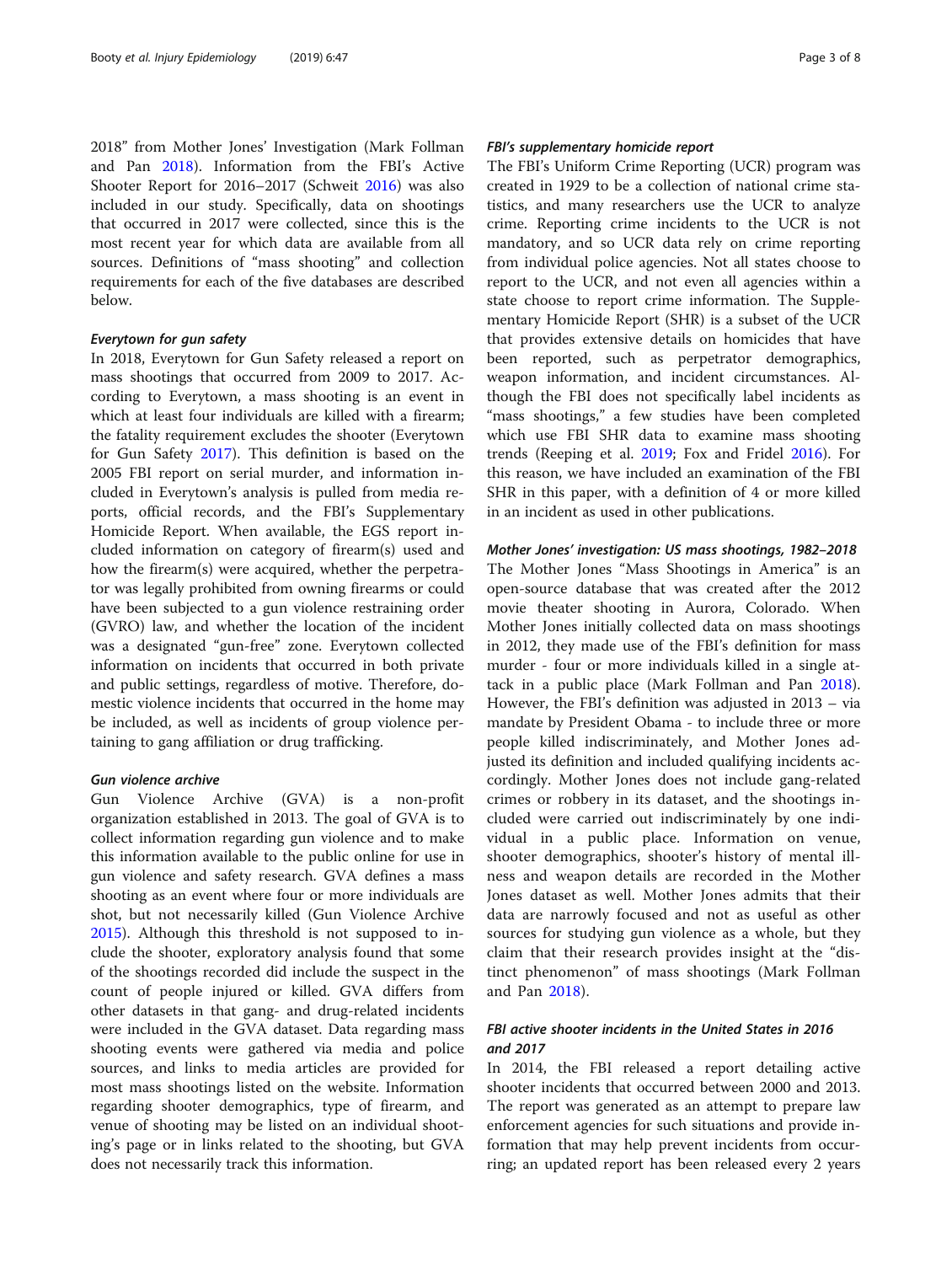<span id="page-3-0"></span>since the release of the initial report in 2013. The FBI report defines an active shooter incident as a case in which at least one person is "actively engaged in killing or attempting to kill people in a populated area" (Schweit [2016](#page-7-0)). There is no set number of victims needed for an incident to be included in the FBI's active shooter analysis. The FBI Active Shooter Report does not include shooting incidents that pertained to drug or gang involvement and accidental firearm discharges in public spaces were omitted from their analysis.

# Analytic strategy

For each dataset, descriptive statistics were generated using Stata 14.2 software to illustrate the fatality and victim counts and averages from mass shootings that occurred in 2017 (StataCorp [2015\)](#page-7-0). The goal of the analysis was to highlight the differing findings that result when we compare multiple data sources, which all claim to track mass shootings (or in the FBI's case, active shootings). After determining descriptive statistics for each dataset, we then excluded incidents with less than 4 people fatally injured; this is the definition used by Everytown and is the strictest victim-count definition out of the data sources examined. The purpose of this exclusion was to investigate whether applying the same definition to all the datasets would cause them to have similar numbers of mass shooting frequency and discuss any differences that may persist after the one definition is applied to all sources. To further highlight differences in the incidents captured among the examined databases, we used the R programming software to generate Venn Diagrams (Larsson [2019;](#page-7-0) R Core Team [2019\)](#page-7-0).

# Results

#### Descriptive statistics

Table 1 summarizes the frequency of mass shootings and the number of fatalities and injuries for each database. In 2017, GVA recorded the highest number of mass shootings at 346 incidents, whereas Mother Jones recorded the lowest number at 11 incidents. The FBI SHR counted the fewest total fatalities at 109 individuals, and GVA counted the most fatalities at 437 individuals. GVA had the fewest average victims per shooting at 6.5 victims injured or killed. The FBI SHR does not collect

Table 1 Mass Shooting Summary Statistics by Database

information on injuries that may have occurred with a homicide, so we cannot determine total victims in mass shooting incidents with this dataset. It is worthwhile to note that the Las Vegas shooting, which recorded over 500 casualties, is responsible for the high standard deviations.

# Database overlap

Figure [1](#page-4-0) is a Venn Diagram that illustrates the number of incidents that are common to the various databases. After examining the databases for potential overlap, only two shootings were found in all Gun Violence Archive, Everytown for Gun Safety, Mother Jones, and the FBI's Supplemental Homicide Report. On October 1st, 58 individuals were fatally shot and over 440 individuals were injured when a man opened fire from the 32nd floor of Mandalay Bay Resort and Casino onto concert-goers below in Las Vegas, Nevada. On November 14th, 6 individuals were killed and 12 were injured by a during a shooting spree in Rancho Tehama, California. Both incidents involved high fatalities; the Las Vegas shooting is the deadliest shooting to occur in the history of the US. Also common to both events is the location. Each incident occurred in a public place: the crowded Las Vegas strip and around an elementary school. None of these events occurred in residential areas or could be attributed to drug or gang violence.

It is worthwhile to mention that three events were shared among the GVA, Mother Jones, and Everytown datasets, but were excluded from the SHR data. Two of the incidents occurred in Florida: one in a Fort Lauderdale airport where 5 individuals were killed and 6 were injured, and the other at a workplace in Orlando where 6 individuals were fatally shot. The third incident occurred in Sutherland Springs, Texas, when 27 people were fatally shot and 20 were injured when a gunman opened fire at a church. The SHR relies on police agencies' reports of crime, and so we believe that the Florida incidents are absent because few Florida agencies report incidents to the FBI's Uniform Crime Report. It is unclear why the Sutherland Springs shooting was absent from SHR data.

| 2017                        | Minimum Victims<br>for Inclusion | Number of<br>Shootings | Total<br>Fatalities | Total<br>Injured         | Total Number of<br>Victims | Victims per<br>Shooting |
|-----------------------------|----------------------------------|------------------------|---------------------|--------------------------|----------------------------|-------------------------|
| EGS                         | 4 killed                         | 18                     | 160                 | 452                      | 612                        | 36.0 $(\pm 116.3)$      |
| FBI's SHR                   | 4 killed                         | 22                     | 109                 | $\overline{\phantom{m}}$ | -                          |                         |
| <b>GVA</b>                  | 4 injured                        | 346                    | 437                 | 1803                     | 2240                       | 6.5 $(\pm 26.8)$        |
| Mother Jones                | 3 killed                         |                        | 117                 | 587                      | 704                        | 55.1 $(\pm 148.1)$      |
| FBI's Active Shooter Report | No minimum                       | 28                     | 137                 | 580                      | 715                        | 24.0 (±93.7)            |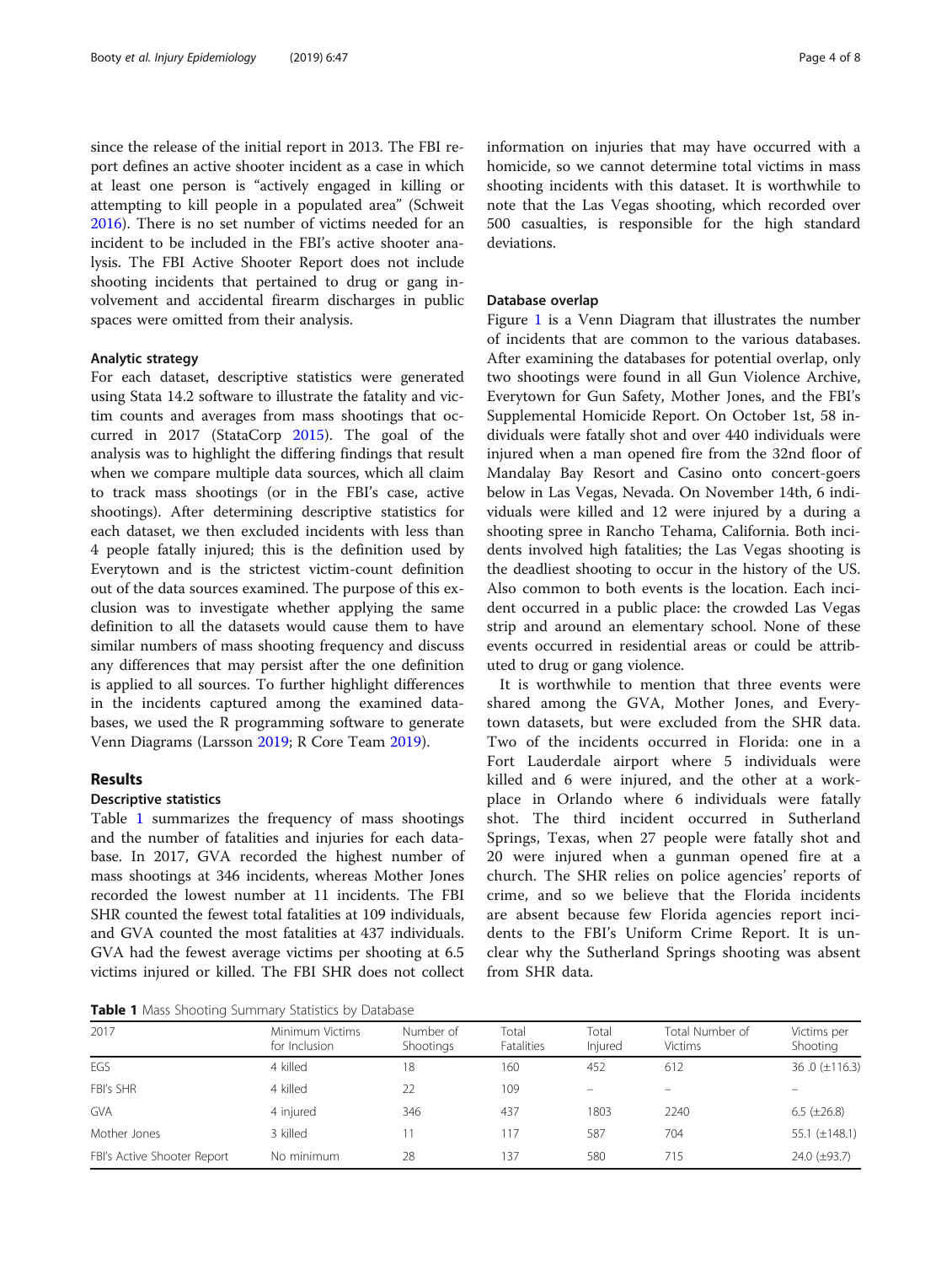<span id="page-4-0"></span>

# Mass shooting frequencies with Everytown definition applied

Table 2 provides the results of limiting all data sources to "four or more individuals killed." After applying the "four or more individuals killed in an event" definition – the definition used by Everytown to track mass shootings – we have a minimum frequency of 5 shootings recorded by Mother Jones and a maximum of 24 shootings recorded by GVA. The Venn Diagram in Fig. [2](#page-5-0) illustrates that even though the quantity of shootings has been made more similar, the content being captured is still very different.

Although Everytown and the SHR both have the inclusion criterion of 4 or more fatalities, there are 4 more shootings included in the SHR than in Everytown's analysis for 2017. Furthermore, only 10 incidents were common to both datasets; Everytown included 8 shootings not found in SHR's data, and SHR included 12 shootings not found in Everytown's analysis. This is similar for GVA in that the frequency of shootings is more similar, but the shooting incidents recorded are not the same. Upon closer examination, it appears that discrepancies in the information gathered about each shooting may lead to the some of the

**Table 2** Frequency of Mass Shootings When "4+ Killed" (Everytown Standard) Is Applied

| Database     | Number of Mass Shootings<br>(New Definition Applied) | <b>Total Fatalities</b> | Total Injuries | Number of Shootings Excluded<br>from Original Dataset |
|--------------|------------------------------------------------------|-------------------------|----------------|-------------------------------------------------------|
| Everytown    | 18                                                   | 160                     | 452            | 0 (same definition)                                   |
| FBI's SHR    |                                                      | 109                     |                | 0 (same definition)                                   |
| <b>GVA</b>   | 24                                                   | 191                     | 486            | 322                                                   |
| Mother Jones |                                                      | 99                      | 582            |                                                       |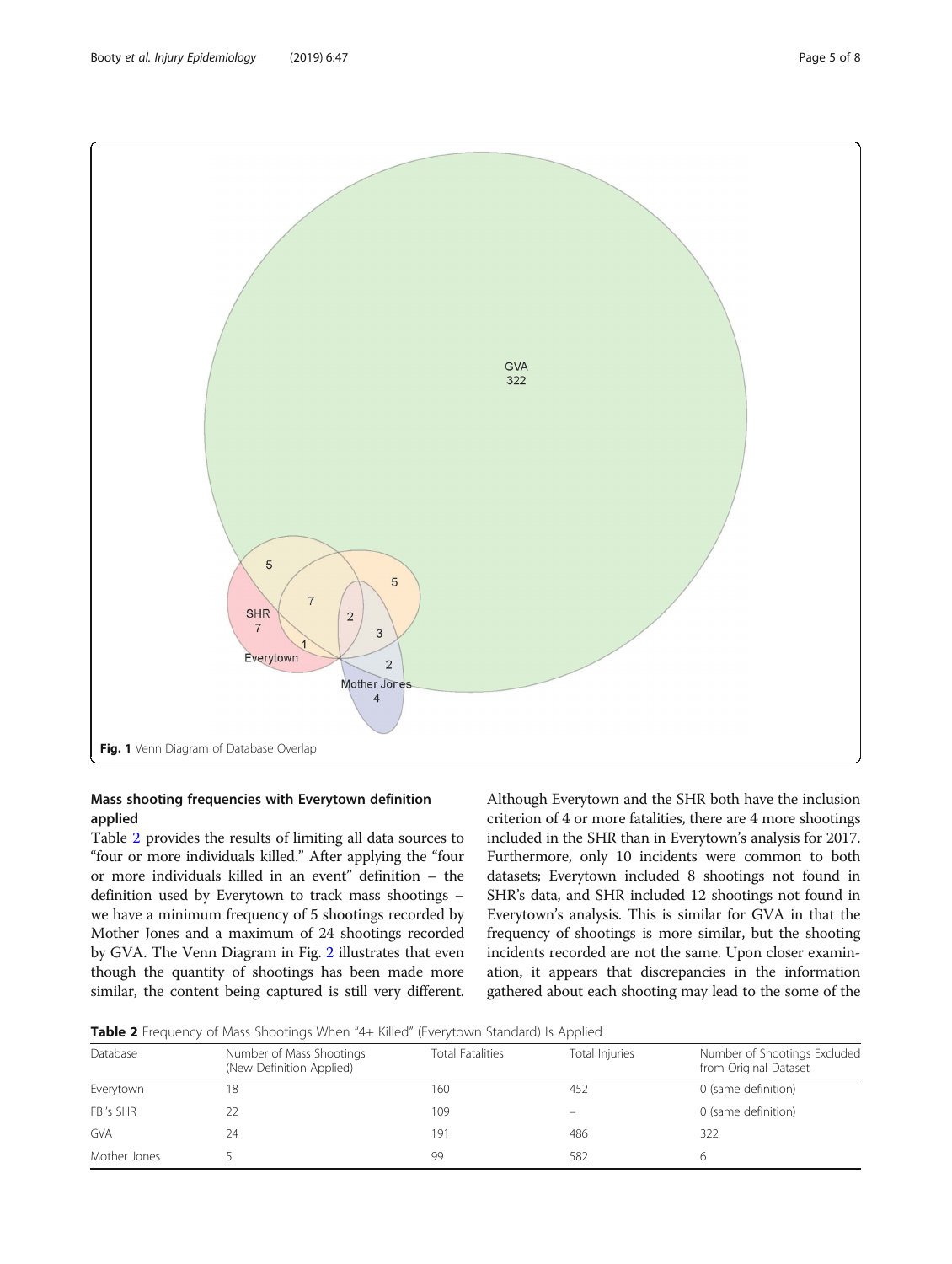<span id="page-5-0"></span>

inconsistencies between databases. For example, the SHR records a shooting that occurred on May 14th, 2017 in Jonesboro, Arkansas in which 7 people were killed. However, this incident is recorded in GVA with 1 fatality and 6 injuries – we are confident that GVA is correct since they link to an article describing the shooting and cite 1 fatality, 6 injuries. (Staff [2017](#page-7-0)) Therefore, when eliminating incidents with less than 4 fatalities, this incident would be properly excluded from GVA and improperly included in the SHR counts of mass shootings.

# **Discussion**

The results displayed a variety of answers to the descriptive questions that are commonly asked after a mass shooting takes place. A statistic as seeminglystraightforward as frequency of mass shootings in 2017 varied as widely as 11 to 346, depending on the definition used in the analysis.

Assessments of mass shootings currently hinge upon a researcher's decision to follow the definition of a specific database. The definition determines what events are included, or rather what events are not included, thereby affecting any ensuing analysis. For example, using "public place" or "indiscriminate shooting" as criteria for

defining mass shootings has the potential to exclude many cases where multiple people were shot at a place of residence. GVA notes instances of abusers following ex-partners to their homes and then killing the expartner, children, and current partner, but Mother Jones fails to capture such instances since these shootings are neither indiscriminate nor in a public place. Without a federal definition, researchers studying mass shootings need to be clear about what exactly they are examining. Are instances that may be spurred by domestic violence of interest? Does place of incident matter to your research question? These types of considerations must be specified explicitly when discussing mass shootings research.

There is great potential for media reporting bias in mass shootings. People who claim that a mass shooting occurs almost every day of the year are correct only by the standards of Gun Violence Archive. Individuals against the movement toward more comprehensive gun legislation would be more inclined to use the Mother Jones mass shooting data to endorse the rarity of such events, and therefore the lack of urgency needed in mass shooting prevention. Neither of the groups would have to manipulate data to fit their message – they simply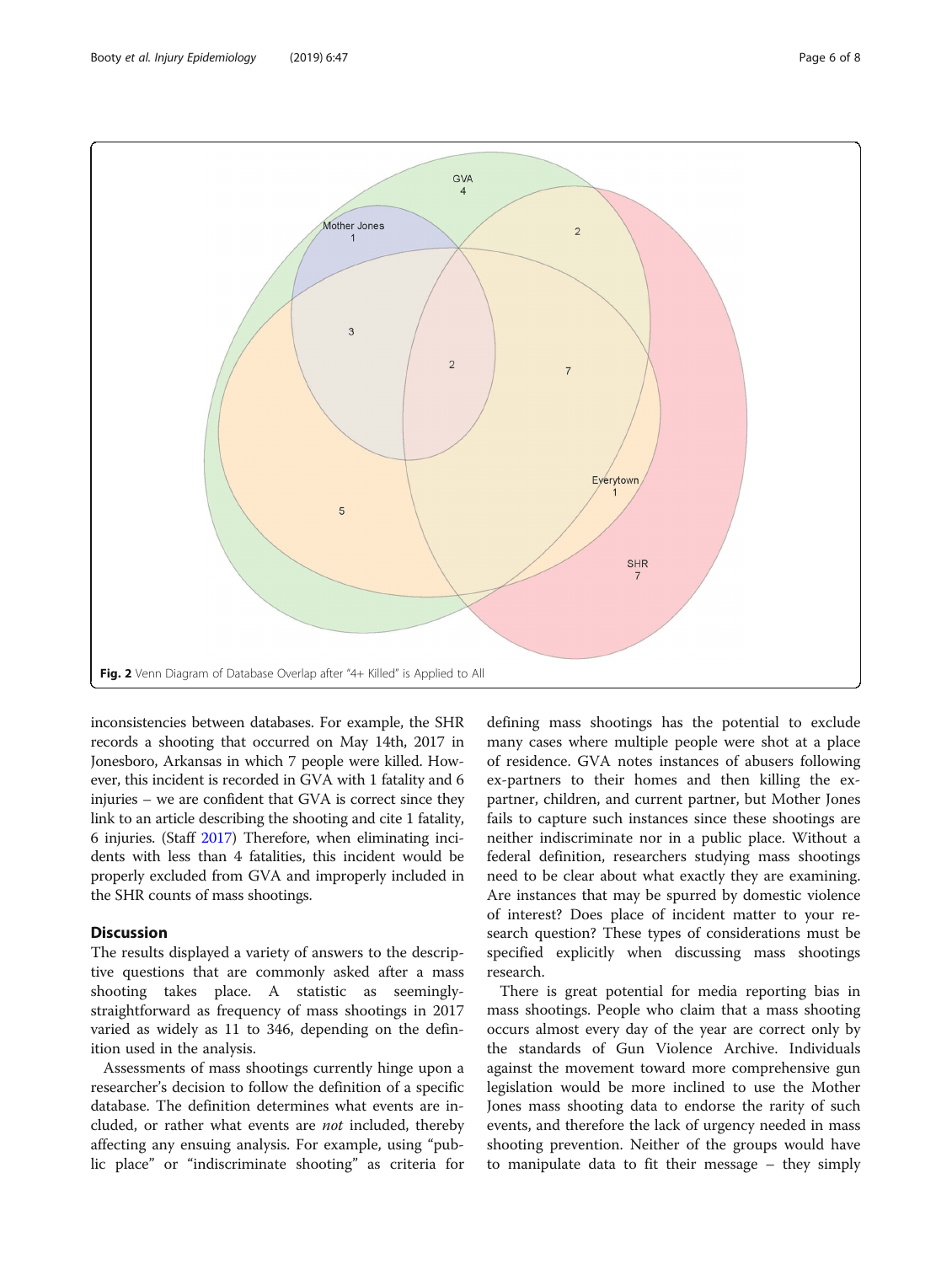<span id="page-6-0"></span>need to choose the database with the definition that best fits their agenda. In this way, the absence of a standard mass shooting definition undermines high-quality research and reporting in a field that has been highly politicized.

With this in mind, we advocate for a definition of 4 or more casualties, without a restriction on location of incident or whether the incident had gang or drug involvement. Databases that define mass shootings by victim fatalities – rather than total number of victims injured or killed – fail to capture the injury caused when people survive gun violence. Individuals who are nonfatally shot in these incidents are discounted, though they may suffer physical and psychological traumas for the remainder of their lives. Restricting incidents to those that occurred in a public place undercounts the true number of events that result in mass shooting casualties, especially domestic violence incidents that occur in the home. We also urge researchers not to exclude incidents that appear to be gang- or drug-related because uninvolved bystanders are still being killed or injured in these events. If we fail to count gang- and drug-related incidents, then these incidents will be less likely to receive the same attention in terms of prevention efforts. For these reasons, we urge the federal government to establish a mass shooting definition of 4 or more casualties, excluding the perpetrator, regardless of place or gang- and/or druginvolvement.

The main limitation of this study was that data were sometimes unreliable, depending on the database being examined. For example, expired links to news articles on the GVA website impeded our ability to verify events when it seemed that the perpetrator was included in the victim count. Also, data from the SHR sometimes conflicted with data from other sources; an event found in SHR and another database would sometimes list information incorrectly in SHR. However, we believe that the major differences in mass shooting definitions among databases are still adequately highlighted. If anything, these issues with the datasets serve as more proof that we need a federal database that accurately captures information about these events.

# **Conclusions**

These findings highlight the need for a clear and consistent definition of a mass shooting that is cognizant of both fatalities and nonfatalities; information on the nature of the attack should be recorded, but not used as an exclusion criterion. Multiple sources should be used to corroborate events if data are collected from media sources, especially when considering the difficulty verifying some of the events listed as mass shootings in GVA. Without a clear and consistent definition, we lack the ability to build an adequate evidence base for potential

interventions; results of effectiveness studies are going to greatly vary depending on which database is used. Establishing a definition for "mass shooting" will improve the quality of analyses being completed. This could lead to an improvement in not only public awareness and understanding of mass shooting facts, but also arguments to policymakers for legislation that could alleviate the burden that mass shootings place on society.

#### Abbreviations

EGS: Everytown for Gun Safety; FBI: Federal Bureau of Investigation; GVA: Gun Violence Archive; SHR: Supplementary Homicide Report

# Acknowledgements

Not applicable.

#### Authors' contributions

MB obtained the data, performed the analysis, and drafted the manuscript. JO, AM and CC contributed to the revision of the manuscript. AM created the Venn Diagram images used in the [Results](#page-3-0) section. DW revised the analysis and revised the manuscript. All authors read and approved the final manuscript.

#### Authors' information

Affiliations:

MB, JO, AM, CC and DW – Department of Health Policy and Management, Center for Gun Policy and Research, Johns Hopkins Bloomberg, 624 North Broadway, Baltimore, MD, 21205, USA.

MB – Research Data Analyst for the Johns Hopkins Center for Gun Policy and Research.

JO – Research Assistant for the Johns Hopkins Center for Gun Policy and Research.

DW – Director of the Johns Hopkins Center for Gun Policy and Research. AM – Assistant Scientist for the Johns Hopkins Center for Gun Policy and Research.

CC – Deputy Director of the Johns Hopkins Center for Gun Policy and Research.

Corresponding Author: MB.

Funding

Not applicable.

#### Availability of data and materials

The data analyzed in this study are available at Gun Violence Archive, [https://](https://www.gunviolencearchive.org/) [www.gunviolencearchive.org/](https://www.gunviolencearchive.org/), Mother Jones' Investigation, [https://www.](https://www.motherjones.com/politics/2012/12/mass-shootings-mother-jones-full-data/2018/) [motherjones.com/politics/2012/12/mass-shootings-mother-jones-full-data/2](https://www.motherjones.com/politics/2012/12/mass-shootings-mother-jones-full-data/2018/) [018/](https://www.motherjones.com/politics/2012/12/mass-shootings-mother-jones-full-data/2018/), Everytown for Gun Safety, [https://everytownresearch.org/reports/mass](https://everytownresearch.org/reports/mass-shootings-analysis/)[shootings-analysis/](https://everytownresearch.org/reports/mass-shootings-analysis/), Federal Bureau of Investigations Uniform Crime Reporting Program, [https://ucr.fbi.gov/crime-in-the-u.s/2017/crime-in-the-u.](https://ucr.fbi.gov/crime-in-the-u.s/2017/crime-in-the-u.s.-2017/topic-pages/expanded-offense) [s.-2017/topic-pages/expanded-offense,](https://ucr.fbi.gov/crime-in-the-u.s/2017/crime-in-the-u.s.-2017/topic-pages/expanded-offense) and Federal Bureau of Investigations – Active Shooter Incidents in 2014 and 2015, [https://www.fbi.gov/file](https://www.fbi.gov/file-repository/activeshooterincidentsus_2014-2015.pdf/view)[repository/activeshooterincidentsus\\_2014-2015.pdf/view.](https://www.fbi.gov/file-repository/activeshooterincidentsus_2014-2015.pdf/view)

Ethics approval and consent to participate

Consent for publication

Not applicable.

Not applicable.

#### Competing interests

The authors declare that they have no competing interests.

Received: 21 August 2019 Accepted: 19 November 2019 Published online: 03 December 2019

#### References

Bagalman E, Caldwell SW, Finklea KM, McCallion G. Public mass shootings in the United States: Selected implications for federal public health and safety policy. Congressional Research Service. 2013.